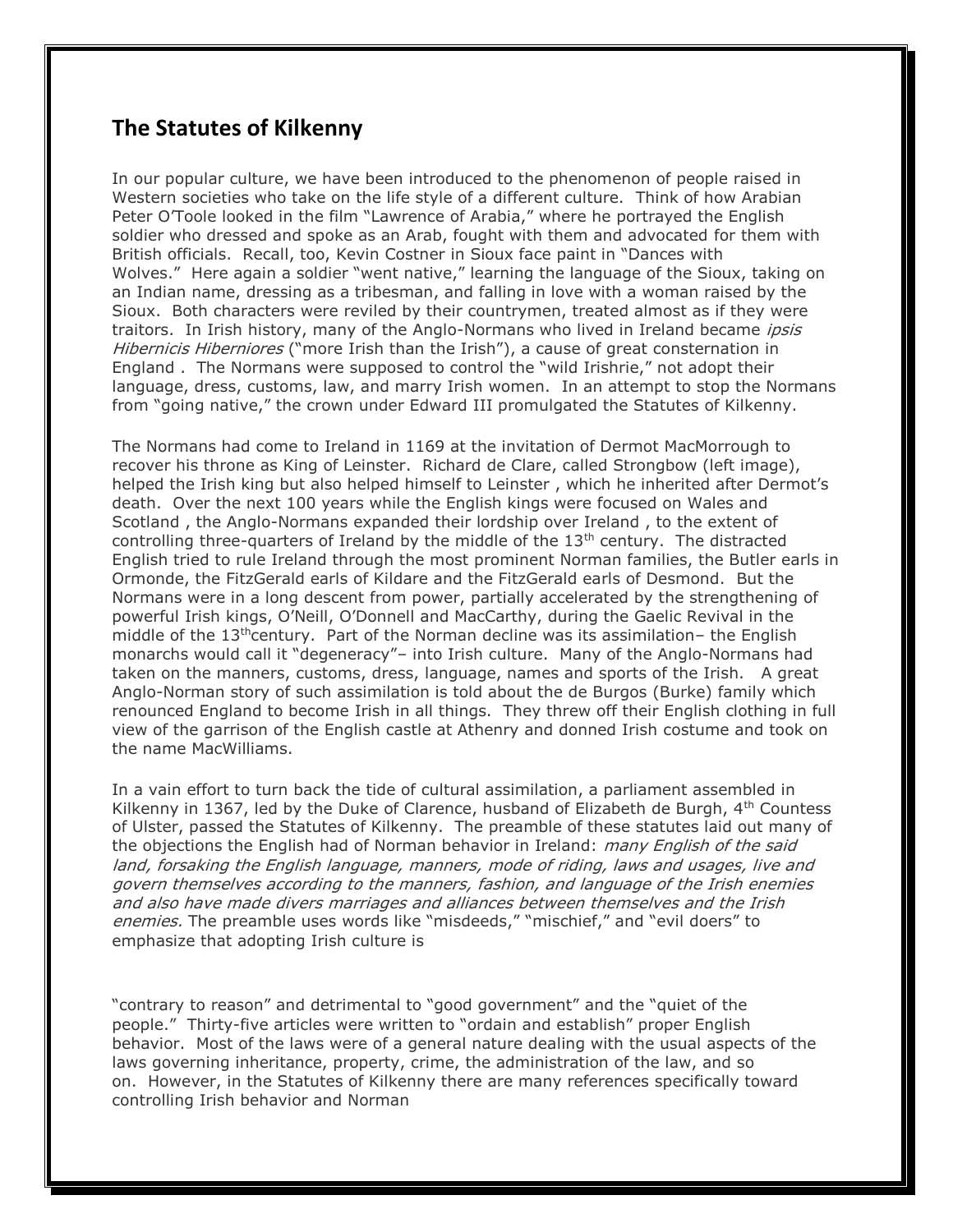## behavior.

Some of the laws governed what we would regard as private behavior. For instance, hurling was prohibited: ... do not, henceforth, use the plays which men call horlings, with great sticks and a ball upon the ground, from which great evils and maims have arisen.... The law promotes proper sports like drawing bows, hurling lances and *other gentlemen like* games. The penalty for playing Irish games was imprisonment and fine. Also required by law was that ... every Englishman use the English custom, fashion, mode of riding and apparel when on horseback. Under penalty of law, no Englishman... shall ride otherwise than on a saddle in the English fashion. Apparently, an Englishman who rode bareback risked imprisonment and the forfeiture of his horse.

One article restricted Irish vocations: *no Irishman of the nations of the Irish be admitted* into cathedral, collegiate church by provision, collation or presentation of any person. Important to remember is that at this point in history, the English, the Normans and the Irish were all Catholics. The Statutes of Kilkenny show disdain for the Irish as Irish. It will be many years later when specifically anti-Catholic laws are enacted.

These laws of 1367 tried to control social interactions between the Anglo-Normans and the Irish: it is agreed and forbidden that any Irish agents, that is to say, pipers, story tellers, bablers, rimers, mowers, nor any Irish agent shall come amongst the English. It seems that Irish were not trusted: Irish agents who come amongst the English, spy out the secrets, plans and policies of the English. This lack of trust affected commercial interaction as well. No Englishman could sell horses or armor to an Irishman even in time of peace. In time of war, selling victuals to the Irish was traitorous. And when war was upon the nation, the law dictated total surrender of the Irish enemy: the Irish enemy shall not be admitted to peace, until they shall be finally destroyed.

The Statutes of Kilkenny included restrictions which might remind the reader of the Jim Crow laws in American history. Like the Jim Crow laws, one article prohibited marriage and other family relationships with the Irish: it is ordained and established that no alliance by marriage, gossipred, fostering of children, concubinage or by amour, nor in any other manner, be henceforth made between the English and the Irish. What had the English monarchy seen in the Irish people that it enacted law which named the Irish as pariah? Was it that the Irish were too fiercely independent? Was it that life in Ireland was too delightful for England 's cold heart? Even the Brehon Laws, honored now as enlightened for its time, especially in the rights it gave to women, are insulted: *ought not to be called* law, being a bad custom.

One of the most hateful and enduringly hurtful articles in the Statutes of Kilkenny has to do with the Irish language. Children could not be given Irish names: *every Englishman be* named by an English name, leaving off entirely the manner of naming used by the Irish. Today we know people of many nationalities and ethnicities finding beauty in the Irish names like Brigid, Kieran, Sean/Shawn, Seamus/Shemus, Clare, Kerry, and so on, but the English saw the  $14<sup>th</sup>$  century Irish as a people to be shunned. The Statutes of Kilkenny was to be the first assault on the native language of the Irish: *if any English, or Irish living* among the English, use the Irish language amongst themselves, contrary to the ordinance, and thereof be attainted, his lands and tenements, if he have any, shall be seized into the hands of his immediate lord. The English had declared war on Irish Gaelic, and, unfortunately, after protracted conflict, English won out as the common, if not official,